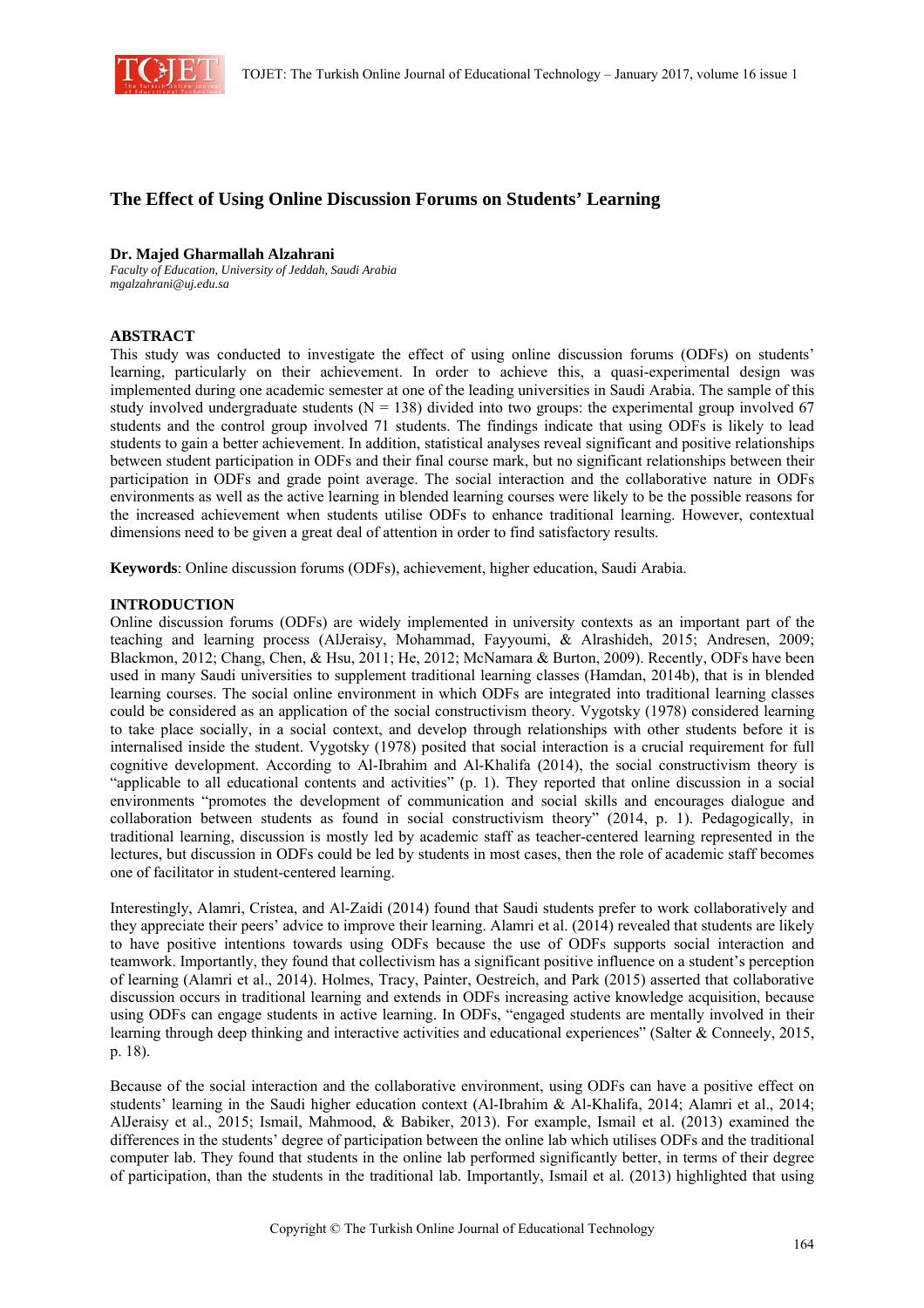

ODFs improved the students' learning skills and the relationships among them due to the collaborative nature of the work in the ODF environment. Most recently, AlJeraisy et al. (2015) found that students with access to ODFs had socially influenced their peer group slightly more than those students who had no access to ODFs, although both groups were using the learning management system: Moodle. They also found that using ODFs made students more confident about their performance and more active and participative with other tools within the Moodle. AlJeraisy et al. (2015) added that students who had access to ODFs "felt the interaction and collaborative experience to be a positive one that helped increase their knowledge and understanding of the course material" (p. 256).

#### **LITERATURE REVIEW**

#### **The effect of using ODFs on students' achievement**

Student achievement is the ultimate goal of the educational process. Achievement can be defined as the grade that students obtain on their achievement tests. The effect of using ODFs on students' achievements is well recognised. Previous research demonstrated that using ODFs can have a positive effect on student achievement (Jacob, 2012; Koole, Vervaeke, Cosyn, & De Bruyn, 2014; Shana, 2009; Wei, Peng, & Chou, 2015; Xia, Fielder, & Siragusa, 2013).

In the Saudi higher education context an early investigation that was conducted by Al-Jarf (2002, 2004a, 2004b, 2005b, 2006) at King Saud University showed that using ODFs with Saudi female students had a positive effect on their English language achievement. In particular, she found that students who used ODFs performed significantly better in their exams, in terms of writing achievement (2002, 2004a, 2004b), grammar achievement (2004a, 2005b) and cultural awareness achievement (2004a, 2006) than students who did not use them. Alghamdi (2013) investigated the pedagogical implications of using ODFs within the Blackboard for the learning improvement of female students who were enrolled in a professional development and competencies course at a private university. She revealed that the students in the experimental group scored higher than those in the control group on the post achievement test. By providing examples, Alghamdi demonstrated that students in the experimental group had more understanding of course concepts and were more able to discuss various topics. Alghamdi (2013) concluded that "the use of online discussion as a supplement to in-class discussion improves students' achievement and learning in higher education, at least in this particular context" (p. 74). Most recently, AlJeraisy et al. (2015) investigated the impact of using ODFs on students' achievement at a private university studying a course in the Faculty of Business Administration. The study involved 60 students divided equally into two groups, whereby both groups were using Moodle. Online discussion forums (ODFs) were only available to the experimental group. They found that the group with access to ODFs scored significantly higher on the studied unit exam than the group without access to ODFs. In addition, the students who had access to ODFs were more confident about their performance in terms of exam results as a great percentage of them rated their expectations as either very good or excellent.

These studies indicated that using ODFs was likely to be the reason for the increased levels of student achievement. However, with the exception of AlJeraisy et al.'s study (2015) in which the students' gender was not identified, these studies were limited to female students. Al-Jarf's studies (2002, 2004a, 2004b, 2005b, 2006) were conducted for English courses at a single public university, whereas the studies of Alghamdi (2013) and AlJeraisy et al. (2015) were conducted for business courses at private universities. It also appears that English was the medium of instruction for the courses that utilised ODFs in these studies. However, when the medium of instruction is in the Arabic language, the use of ODFs seems to be more important. Lack of adequate English language proficiency for students was one of the barriers to adopting e-learning in Saudi universities, even when they were studying in an English context (Mayan, Sheard, & Carbone, 2014).

## **Student participation in ODFs and their achievement**

Participation in ODFs means the ability of students to write initial posts, such as writing a new topic/thread, and to respond to academic staff and other students' posts as reply posts. Students who only read other student posts without making any contribution to the online discussion are known as lurkers, as described by several researchers (e.g., Knowlton, 2005; Palmer & Holt, 2010; Zhu, 2006). Participation is also termed to be interaction, and interchangeably appears to be used with other terms such as communication, engagement and involvement (AlJeraisy et al., 2015; Jordan, 2011). The relationships between participation in ODFs and students' achievements have been investigated by many researchers (Al-Jarf, 2004a, 2005b, 2006; Alghamdi, 2013; AlJeraisy et al., 2015; Buckley, 2011; Canal, Ghislandi, & Micciolo, 2015; Carceller, Dawson, & Lockyer, 2013, 2015; Hartnett, 2012; He, 2012; Koole et al., 2014; Palmer & Holt, 2010; Palmer, Holt, & Bray, 2008; Song & McNary, 2011). In particular, the correlation between the number of times students participate in ODFs and the students' final course mark or an activity that ultimately contributed to the students' final course mark.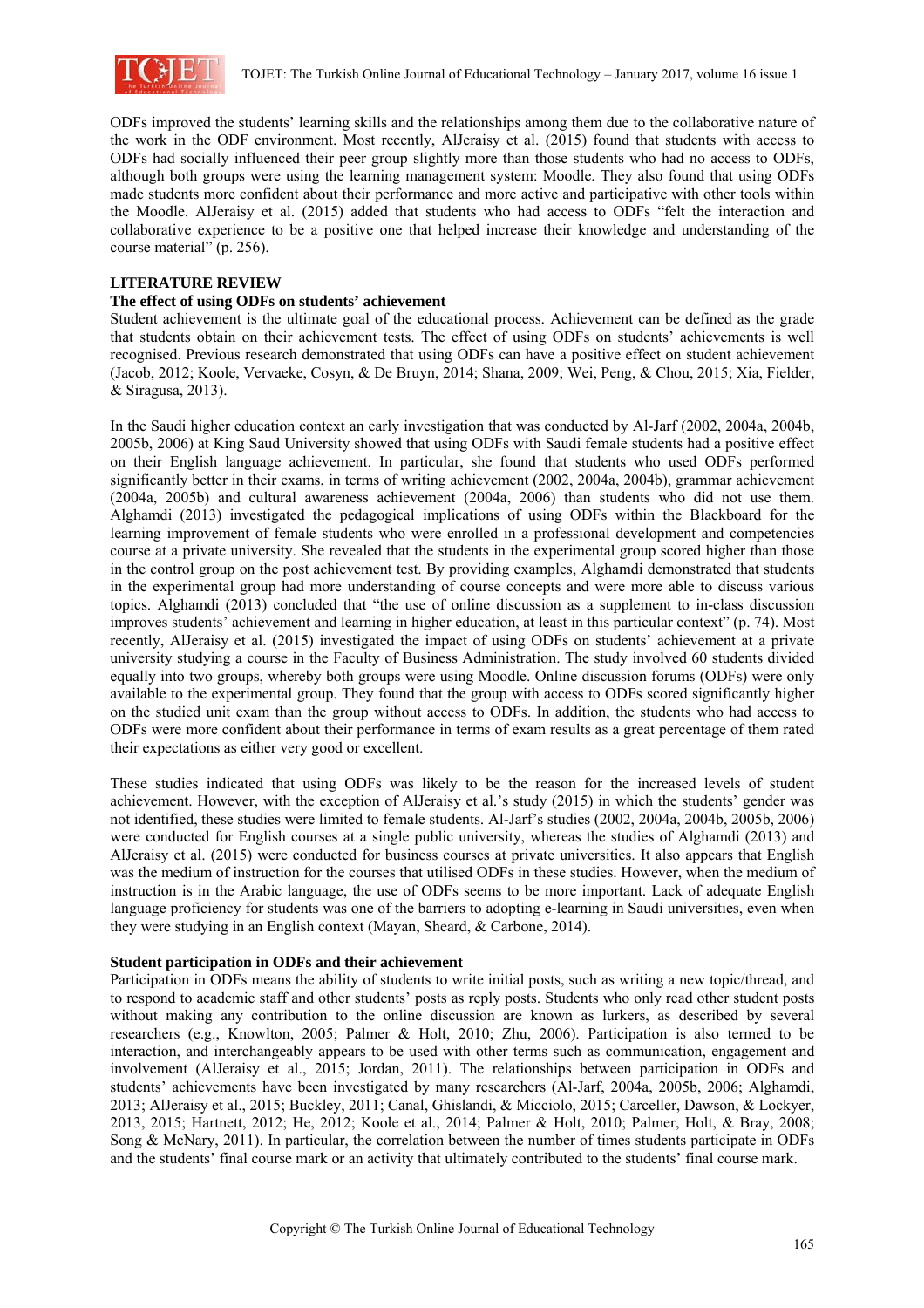

However, the literature review showed mixed findings for the relationship between student participation in ODFs and their achievement. For example, while in the same context AlJeraisy et al. (2015) found significant relationships between the number of times students participate in ODFs and their achievement, similar findings in other contexts were reported by Carceller et al. (2013, 2015), Koole et al. (2014), Palmer and Holt (2010) and Palmer et al. (2008). Interestingly, it was found that students who actively participated in ODFs were likely to achieve a higher final course mark, and this was more marked in a blended learning than in fully online learning environments (Carceller et al., 2013, 2015). These findings consistently confirmed that student participation in ODFs did contribute significantly to their achievement. In contrast, no significant relationships were found in Song and McNary's study (2011). It should be highlighted that, while the majority of previous studies that have found significant correlation were conducted with undergraduate students, Song and McNary's study was conducted with postgraduate students, and that little variation in students' grades was reported (Song & McNary, 2011). However, a mixture of different relationships was found among undergraduate students in the same context by Alghamdi (2013) and elsewhere by Hartnett (2012).

Arguably, these mixed findings are likely to be attributable to situational dimensions. In Alghamdi's study, although the students had gained prior experience at using learning management systems, particularly Blackboard, but not with ODFs, the mixed relationships are likely to be attributable to the voluntary basis of participation, even though extra marks were given, and to the limited time students had to give to participation (Alghamdi, 2013). In the Saudi higher education context, students are not likely to engage in an online activity that does not officially contribute to the final course mark (Al-Jarf, 2005a). A lack of time also has been identified as one of the main barriers for university student participation in ODFs in Saudi Arabia (Alebaikan, 2010) and internationally (Birch & Volkov, 2007; Cheung, Hew, & Ling Ng, 2008; Hew & Cheung, 2010; Pena-Shaff, Altman, & Stephenson, 2005), particularly with worker students (Wilkinson & Barlow, 2010). Hew and Cheung (2010) found that the student decision to participate in ODFs depended on the availability of time they had. In addition, it can be argued that the mixed relationships in Hartnett's (2012) study are likely to be attributed to the different instructional design used within each case study. The significant relationship was found in the case study in which students were required to work collaboratively and to complete the task together within a six week period; in addition to that, a high weighting (60%) was dedicated towards their final mark. In other words, participating online was essential. However, this was not the case with the other case study where a lack of any significant relationship was found. In this case study, students were required to work individually, to complete the task more independently within a four week period, and then to participate online wherein a lower weighting (40%) was dedicated towards the final mark. In other words, participation was not directly linked to collaboration with others. This indicates that the different nature of the tasks within each case study was likely to be the possible reason for the contradictory results found by Hartnett (2012).

Interestingly, individual differences may also influence student participation in ODFs, and therefore influence their achievement. Students' prior academic performance, as measured by grade point average (GPA), was found to be an influential dimension that positively affected their participation in the ODF environment. That means good students are likely to participate actively in ODFs and to complete their course, having sent a higher number of posts. For example, He (2012) found that "students who actively participate in online discussion have good academic performances" (2012, p. 854) in which their GPAs were greater than 3.4/4. In other words, students who have high academic performance are likely to participate more than students with lower academic performance. This also highlights another point of view: that good students are likely to engage more with ODFs because they engage with all forms of learning and therefore submit a higher number of posts. To sum up, it is evident that contextual influences play a critical role in determining whether any significant relationships can be detected. Thus, it is fundamental to take into account consideration of such influences mentioned above when implementing ODFs in the higher education context.

## **RESEARCH QUESTIONS**

This study aimed to investigate the effect of using ODFs on students' learning, particularly on their achievement by fulfilling the following research questions:

- **Q1** What is the effect of using ODFs on students' achievement?
- **Q2** What is the relationship between student participation in ODFs and their final course mark?
- **Q3** What is the relationship between student participation in ODFs and their prior grade point average?

## **SIGNIFICANCE OF THE STUDY**

The use of online discussion forums (ODFs) is not innovative in itself, but blending online discussion to extend traditional learning is a new approach in the Saudi higher education context. Recently, the majority of Saudi public universities have paid a great deal of attention to the adoption of new ICT tools for teaching and learning (Alharbi & Drew, 2014). As this study intends through its findings to enhance traditional learning by providing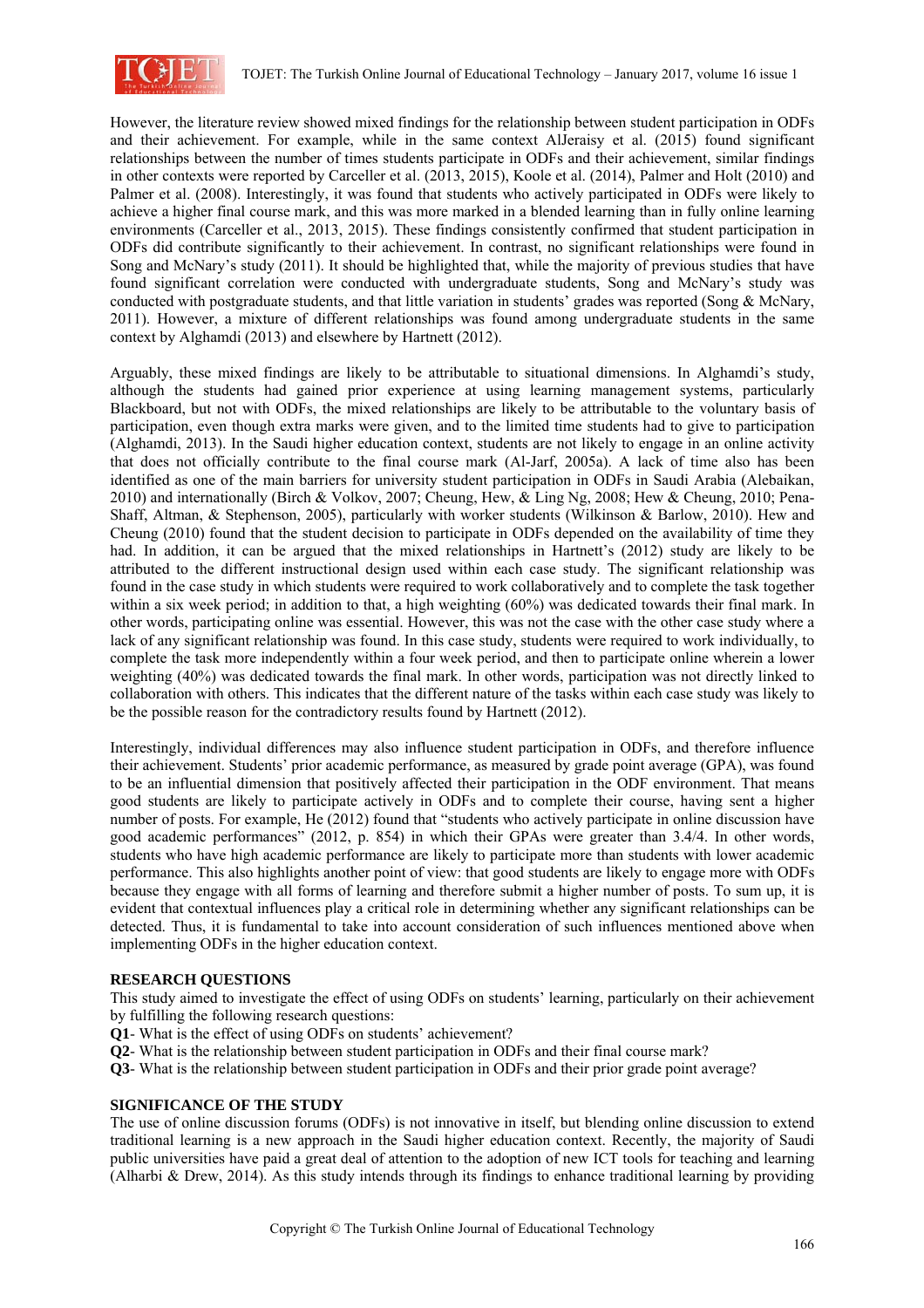

more effective learning environments, this change in teaching approaches creates concerns about whether discussion in an online learning environment will enhance the learning process. Determining the effect of using ODFs, and how successful the implementations of it could be, is crucial prior to actual adoption. For this reason, gaining further understanding of the use and effect of ODFs is worthwhile.

## **METHODOLOGY**

## **Design and sampling**

A quasi-experimental design was employed for this study in which existing groups were utilised (Creswell, 2012). One of the leading public universities located in the Western Region of Saudi Arabia was selected as the site for this study for reasons of both typicality and convenience. It is broadly typical of many such Saudi institutions and it was also the author's primary place of work, which made access easier to arrange. In this study, convenience sampling was instituted which ended with a sample of three academic staff and 138 students from six classes who agreed to take part in this study during semester one, 2013-2014. The 138 students were enrolled at the Faculty of Education and had identical characteristics as they were undergraduates, studying full time on campus, males, and Saudi citizens. The majority of them (135) were studying Special Education whereas three students in the experimental group were studying Quranic studies. The grade point average (GPA) of the experimental group students (67) was as follows: 22 students had good GPAs, 43 students had very good GPAs and two students had excellent GPAs.

#### **Course design**

The 138 students involved in this study were enrolled in six classes, studying three different courses in educational technologies department. The students were divided into two groups: the experimental group involved 67 students within three classes and the control group involved 71 students within the other three classes. Each class of students in the experimental group was studying the same course as their counterpart in the control group, and was taught by the same academic staff member. The experimental group students were taught and then asked to participate in ODFs as blended courses, whereas the control group students were taught the same course and followed the same teaching method, but were not required to participate in ODFs. That means, in addition to the traditional class discussion, the experimental group students were exposed to an online discussion in an ODF for the same content as a supplementary pedagogical tool alongside their face to face classes, which was not the case for the control group students. Both groups, therefore, used the same textbooks and were exposed to the same content and instruction in the traditional classes. Thus, the grading scheme was the same for both groups.

#### **Pre/post achievement tests**

Achievement tests are defined as those tests "designed to measure the degree of learning that has taken place after a person has been exposed to a specific learning experience" (Johnson & Christensen, 2014, p. 181). In this study, pre/post achievement tests were designed by the three academic staff accompanied with answers guides. Since they were teaching different courses, these tests were different. Moreover, these tests involved different types of formats, such as true/false, multiple choice and fill-in. In addition, they were formulated in the Arabic language since all students who were involved in this study were Arabic native speakers. These tests were the same tests that were being used in the normal courses, which should have addressed the threats to the tests' validity and reliability. This is because the design of each test was considered by some academic staff in the department, those who teach the same courses and was modified over time. The administration of these tests was conducted by the author with the supervision of the three academic staff at a time of 10 minutes for each test. These tests were implemented as a traditional test - in paper-and-pencil format – and were marked by the author.

## **Online discussion forums (ODFs)**

Typical ODFs were designed in Arabic language for this study. This was achieved with a Saudi design company named the TXT Company for Integrated Web Solutions and Services (www.txt-txt.com.sa). This company was also responsible for hosting and providing 24 hour technical support to the ODFs. A consistent style was used in the design of the three ODFs, so that it was clear and easy to follow and navigate within. There were many features of the style; however, the most obvious one was the ability to change the style colour. The participants were able to choose the preferred colour from four colours: dark purple, green, blue and red. The default colour of the style was blue, with that decision having been made after consulting the three academic staff.

The content of the ODFs was related to the courses of study. Each ODF contained the relative course content. No advertisements were used, unlike in many ODFs, in order to encourage the students to focus on the course content without any distraction. The management of the ODFs was administrated by the author, which also has given the students an instructional session for each class in the experimental groups regarding the use of ODFs, including how to log in, view posts, create initial posts, reply to posts, format posts and upload materials. Since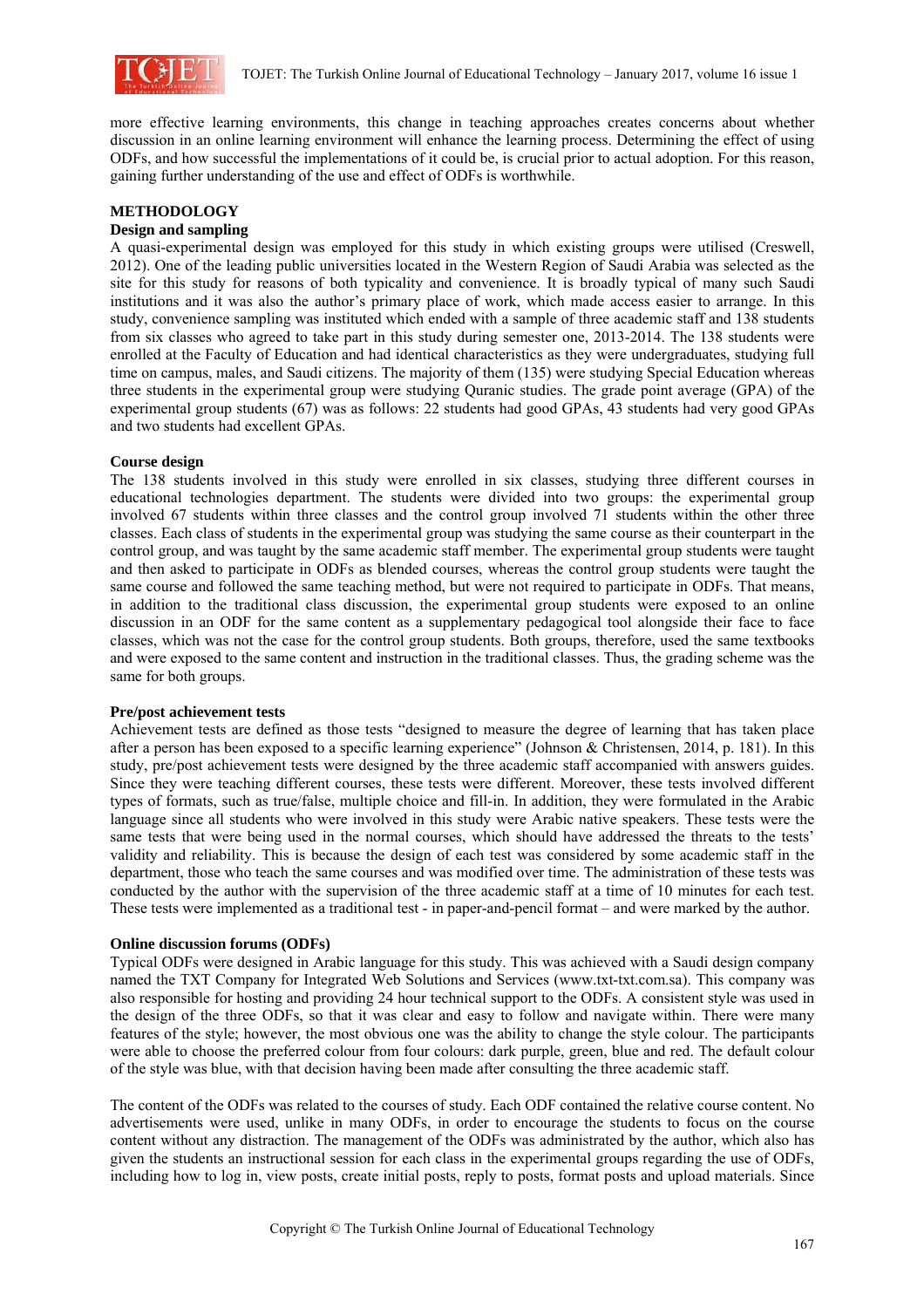

the three academic staff members were from the Department of Educational Technology, they were sufficiently capable and experienced in using ODFs. In particular, there were three ODFs, and each one had ten forums for ten weeks of topics, so that each week had a special forum regarding a specific topic for that week. In the instructional session, students were provided with an instruction sheet for writing posts that was derived from previous studies (e.g., Jordan, 2011; Lee, 2009; Palmer & Holt, 2010). In addition, students were provided with an assessment rubric that was derived from previous studies (e.g., Edelstein & Edwards, 2002; Kleinman, 2005; Nandi, Hamilton, & Harland, 2012). The students were required to complete two tasks in the ODFs, which were adopted from previous studies (e.g., Palmer & Holt, 2010; Palmer et al., 2008). There was also an assessment sheet for academic staff, which was adopted from Baker's study (2011) with minor additions and completed by the author anonymously every week with no engagement with students. This was due to the high workload of the three academic staff which hindered their ability to take part in this role. However, participation was voluntary. Moreover, each experimental group had a separate online forum that had a unique link, so that students from other experimental groups could not register and participate in the forums that were not assigned to them. In addition, as ODFs require that a user registers and creates a password, each student registered using a code; the first three letters of the father's name followed by the last three numbers of the student ID. Therefore, registration was anonymous.

## **DATA ANALYSIS PROCEDURES**

To facilitate the analysis procedures, the Statistical Package for Social Sciences (SPSS) version 20 and Microsoft Excel were used. The achievement tests data were initially entered into Excel files. Then the data were coded and entered into the software package SPSS. In case of the experimental groups' students, the same ID code that had been used to register in the ODFs for each participant was also used as the ID code for the achievement tests. In the case of the control groups' students, each participant was given an ID code from 01 through to 71. After that, analytical procedures including independent samples t-tests and paired samples tests were conducted to examine the differences between the two groups. The ODFs data were analysed quantitatively based on the number of initial postings and reply postings when students finished the courses at the end of the semester. As quantitative analysis was conducted to analyse the data of ODFs, there was no need to transcribe the Arabic content into English. The data were initially entered into Excel files. Then the data were coded and entered into the software package SPSS using the same registration ID code in ODFs for each student. After that, descriptive analyses were conducted, such as the total number of initial and reply posts, to describe student participation in the ODFs. In addition, the relationships between the statistical data of ODFs and students' achievement were examined. In this study, the significance level at 0.05 was applied. According to Field (2009), when the "observed significance is less than .05, then scientists agree that the result reflects a genuine effect" (p. 208). Johnson and Christensen (2014) added that "most educational researchers use .05 as the significance level" (p. 567).

## **RESULTS**

#### **Pre/post achievement tests analysis**

The 67 students in the experimental groups were studying by using ODFs alongside traditional learning, while the 71 students in the control groups were studying by traditional learning alone. Both groups completed the pre/post achievement tests in three undergraduate courses. In regard to the pre-achievement test results, conducting the independent samples t-test shows no significant differences between the pre-achievement test mean scores of the experimental and control groups, indicating no significant differences in the background knowledge of the three courses between the groups before the experiment (t = .028, df = 136,  $p = .978$ ). Moreover, the student grade point averages (GPAs) were collected to examine whether there were any significant differences in their general ability. The experimental group had higher mean score ( $M = 3.61$ ) than the control group's mean score  $(M = 3.49)$ . However, the independent samples t-test revealed that this was not statistically significant (t = 1.788,  $df = 136$ ,  $p = .076$ ). After that, the effect of each learning method was examined by using the paired sample t-test, as is shown in Table 1.1.

| <b>Table 1.1:</b> Achievement rests Results of Suddents |           |                  |          |       |      |          |                     |                 |  |
|---------------------------------------------------------|-----------|------------------|----------|-------|------|----------|---------------------|-----------------|--|
| Group                                                   |           | Group statistics |          |       |      |          | Paired samples test |                 |  |
|                                                         | Test      | N                | М        | SD    | SЕ   |          | df                  | Sig. (2-tailed) |  |
| Experimental group                                      | Pre test  |                  | 67 10.09 | 3.460 | .423 | $-6.543$ | 66                  | $.000*$         |  |
|                                                         | Post test | 67               | 12.05    | 2.844 | 347  |          |                     |                 |  |
| Control group                                           | Pre test  | 71               | 10.07    | 3.178 | .377 |          |                     |                 |  |
|                                                         | Post test | 71               | 10.96    | 3.053 | .362 | $-3.861$ | 70                  | $.000*$         |  |
| $\sim$ $\sim$ $\sim$                                    |           |                  |          |       |      |          |                     |                 |  |

**Table 1.1:** Achievement Tests' Results of Students

 $* p < .05$ .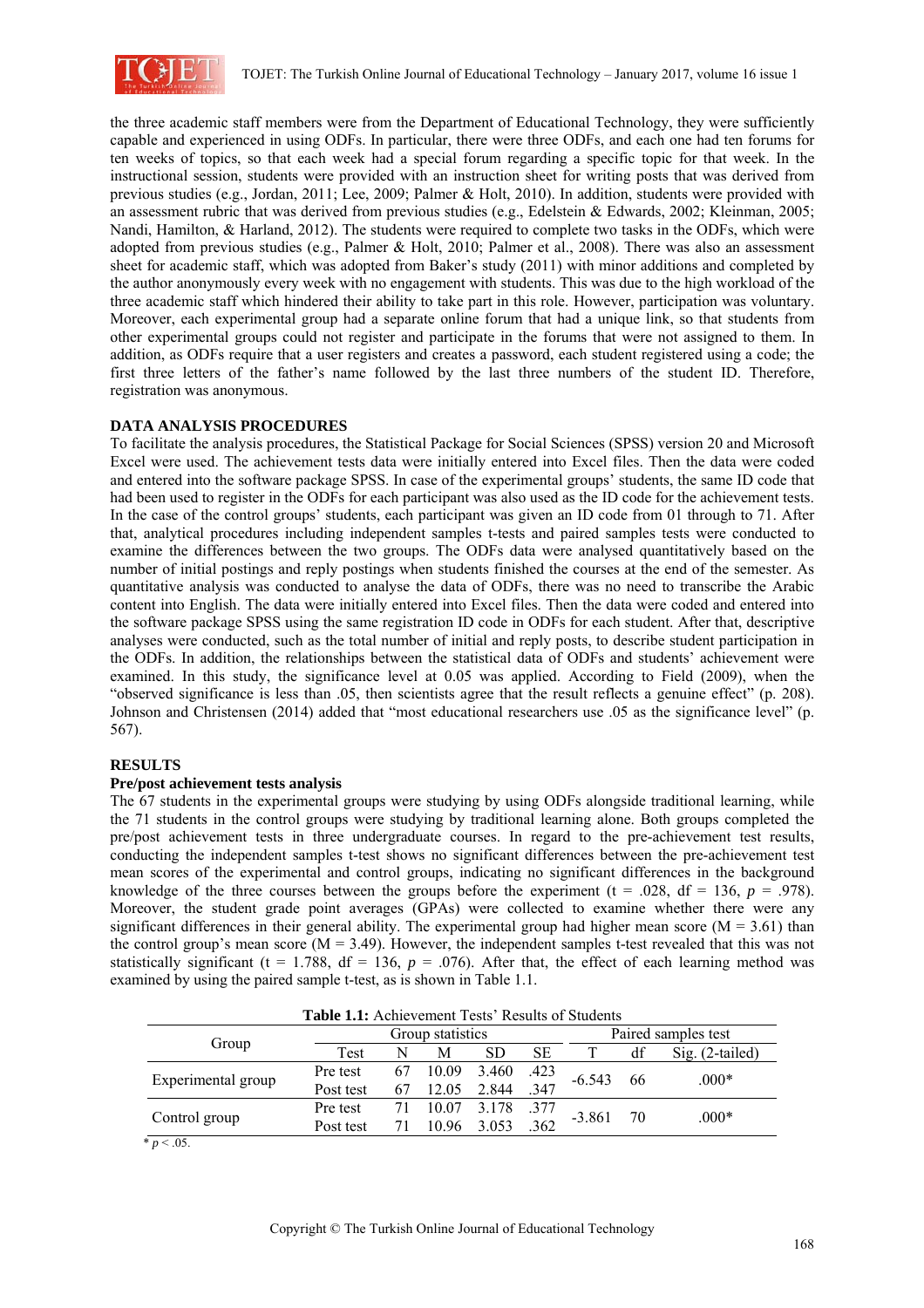

The results in Table 1.1 reveal a significant difference between the pre/post achievement test mean scores of the experimental group at the .05 level ( $t = -6.543$ ,  $df = 66$ ), suggesting that experimental students' achievement was significantly improved as a result of exposure to a combination of traditional learning and the use of ODFs. Similarly, a significant difference between the pre/post achievement test mean scores of the control group was found at the .05 level ( $t = -3.861$ ,  $df = 70$ ), suggesting that achievement in the control group was significantly improved as a result of studying through traditional learning alone, which depended on the oral and PowerPoint presentations only. However, the paired t-test results do not show which group made higher gains. Therefore, the independent samples t-test was used to examine the differences of the post achievement tests between the experimental and control groups, as is shown in Table 1.2.

| <b>Table 1.2:</b> FOSt Achievement Test Results of Students |   |                  |                  |     |               |      |                              |    |                   |  |
|-------------------------------------------------------------|---|------------------|------------------|-----|---------------|------|------------------------------|----|-------------------|--|
| Group                                                       |   | Group statistics |                  |     | Levene's test |      | T-test for equality of means |    |                   |  |
|                                                             | N | м                |                  |     |               | Sig. |                              | df | $Sig. (2-tailed)$ |  |
| Experimental group                                          |   |                  | 12.05 2.844 .347 |     | 1.758         | .187 | 2.168 136                    |    | $.032*$           |  |
| Control group                                               |   |                  | 10.96 3.053      | 362 |               |      |                              |    |                   |  |
| $* n < 05$                                                  |   |                  |                  |     |               |      |                              |    |                   |  |

# **Table 1.2:** Post Achievement Test Results of Students

\* *p* < .05.

The test results in Table 1.2 indicate significant differences between the experimental and control groups post achievement tests mean scores in the three courses (t = 2.168, df = 136,  $p < .05$ ), suggesting that achievement in the experimental group was higher than in the control group at the end of the semester as a result of using ODFs alongside traditional learning. To conclude, the experimental group students had a higher achievement outcome score than the control group students.

#### **Online discussion forums (ODFs) analysis**

The students in each experimental class were supposed to complete 10 threads by submitting two weekly posts per student during 10 weeks of study. Table 1.3 shows the descriptive data of the three ODFs.

| <b>Table 1.3:</b> Descriptive Data of Student Participation in ODFs |           |                 |               |             |             |  |  |  |  |
|---------------------------------------------------------------------|-----------|-----------------|---------------|-------------|-------------|--|--|--|--|
|                                                                     |           | Total number of |               |             |             |  |  |  |  |
| Class                                                               | $N(%^*)$  | Threads         | Initial posts | Reply posts | Posts       |  |  |  |  |
|                                                                     |           | $N(%^{**})$     | $N(%^{**})$   | $N(\%)$     | N(%         |  |  |  |  |
| Class A                                                             | 16(23.88) | 7(70.0)         | 68 (42.5)     | 71 (44.38)  | 139 (43.44) |  |  |  |  |
| Class B                                                             | 31(46.27) | 9(90.0)         | 124(40.0)     | 124(40.0)   | 248(40.0)   |  |  |  |  |
| Class C                                                             | 20(29.85) | 10(100)         | 82 (41.0)     | 75 (37.5)   | 157 (39.25) |  |  |  |  |
| Total                                                               | 67 (100)  | 26(86.67)       | 274(40.9)     | 270(40.3)   | 544 (40.6)  |  |  |  |  |

\* These percentages are out of the total number of participants. \*\* These percentages are out of the total number of the required threads that was 10 threads per class (e.g., students in Class A participated 70% of the required threads) or the required posts, that was one initial post and one reply post per participant weekly (e.g., students in Class A submitted 42.5% of the required initial posts, that was160 initial posts).

Table 1.3 shows that the three classes did not complete the required tasks in terms of the total number of threads, with the exception of Class C. It is noteworthy that none of the three classes had even completed half of the required number of posts. Although the lowest number of students was in Class A, who had the lowest proportion in terms of the completed threads, they had the highest proportion in terms of the submitted posts in ODFs. Thus, this class was the most active class, whereas Class C was the least active class. In addition, the number of students between the three classes was unequal and had a positive relationship with the total number of posts. The number of the weekly posts was also mixed within each class and between the three classes, as is shown in Figure 1.1.



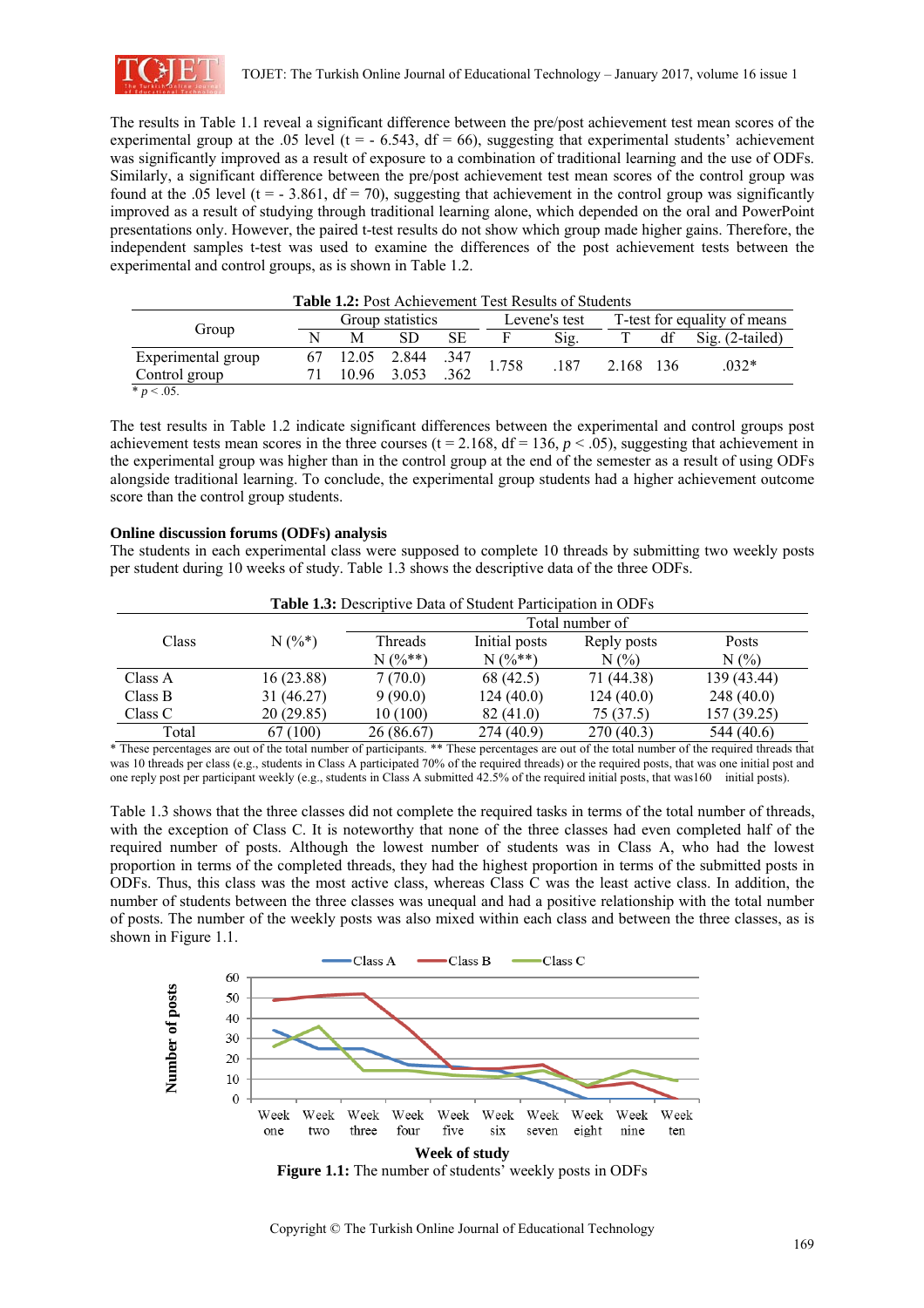

Figure 1.1 shows that the students were participating actively in the first three weeks of study and that a dramatic decrease was noticed after that, especially for Class B and Class C, until week five. At mid semester, during weeks five and six, students from the three classes were participating quite equally. It should be noted that the students had an official vacation during these two weeks. Interestingly, the fluctuations in the number of the weekly posts had a similar shape for Class B and Class C during the 10 weeks of study.

Statistical data from the three ODFs reveal that the most active student made 29 posts from Class C followed by another two students who made 25 and 19 posts from the same class during the 10 weeks; whereas three students from the same class were seen as lurkers as they did not make any contributions. It was also noticed that students were trying to do only the two required posts each week, particularly in the first three weeks when the majority of students were participating in the ODFs. In addition, two academic staff registered in the ODFs without making any contribution and the third one did not register at all. This means that the three academic staff did not engage with their students in the ODFs. It was also noticed that the students used some of the features of the ODFs. Most of the students edited their posts properly, as they used punctuation and the numbering of points as well as using different features of the ODFs editor, such as colour, font style and size. They also used some of the ODFs icons to express their emotions and to motivate each other.

#### **Relationships between participation in ODFs and achievement**

A linear regression analysis was used to investigate the relationships between student participation in online discussion forums (ODFs) and their achievement, as is shown in Table 1.4.

| <b>Table 1.4:</b> Relationships between Participation in ODFs and Achievement |                         |      |                |              |      |     |        |  |  |
|-------------------------------------------------------------------------------|-------------------------|------|----------------|--------------|------|-----|--------|--|--|
|                                                                               |                         |      | Unstandardized | Standardized |      |     |        |  |  |
| Independent variable                                                          | Dependent variable      |      | Coefficients   | Coefficients |      | Sig | $R^2$  |  |  |
|                                                                               |                         | B    | Std.Error      |              |      |     |        |  |  |
| Number of initial posts                                                       |                         | 0.67 | 0.19           | .41          | 3.57 | .00 | $16*$  |  |  |
| Number of replies posts                                                       | Final course mark       | 0.84 | 0.19           | .48          | 4.37 | .00 | $.23*$ |  |  |
| Total number of posts                                                         |                         | 0.40 | 0.10           | .45          | 4.11 | .00 | $.21*$ |  |  |
| Grade point average                                                           | Number of initial posts | 2.09 | 1.10           | .23          | 1.90 | .06 | ns.    |  |  |
|                                                                               | Number of replies posts | 1.52 | 1.04           | .18          | 1.46 | .15 | $ns$ . |  |  |
|                                                                               | Total number of posts   | 3.60 | 2.06           | .21          | 1.75 | .09 | ns.    |  |  |

**Table 1.4:** Relationships between Participation in ODFs and Achievement

 $\frac{\text{*} p \leq 0.05 \cdot \text{*}}{\text{ns}}$  ns.: The regression model was not significant ( $p > .05$ ).

The results of the singly regression analysis models in Table 1.4 show that all relationships with the final course mark were found significant. In particular, the results show that significant and positive direct relationships were found between student participation in ODFs and their final course marks with β value ranged from .41 to .48, and that each regression analysis model explained about 20% of the observed variance in students' final course marks. It should be highlighted that the aim of this study was to investigate the effect of the student participation in ODFs on their final course marks as an indicator to its effect on their achievement, although there are many dimensions that are likely to affect their final course marks. Thus, the effect on student participation in ODFs by 20% as a single dimension was not considered slight. The β values indicate that the number of posts did significantly predict higher final course mark. Overall, these results suggest that higher participation in ODFs may lead to higher final course mark, especially for the replies posts ( $\beta$ =.48). However, there were no significant relationships between student participation and their prior grade point average (GPA). This indicates that students are likely to participate in ODFs equally regardless of their prior academic performances.

## **DISCUSSION**

The results of the pre and post achievement tests, as well as the statistical data from online discussion forums (ODFs) represented in the number of posts, reveal that using ODFs was likely to be the reason for the significant increase in the experimental group students' achievements. In regard to the achievement tests, student results in Table 1.2 indicate that there are significant differences between the experimental and control groups postachievement mean test scores. It suggests that achievement in the experimental group was significantly higher than in the control group at the end of the semester, although the control group had significant improvement due to the effectiveness of traditional learning as well (see Table 1.1). This significant finding indicates that using ODFs alongside traditional learning classes may lead to higher student achievement, which is consistent with a number of other studies that have indicated that using ODFs can have a positive effect on student achievement in the same context (Al-Jarf, 2002, 2004a, 2004b, 2005b, 2006; Alghamdi, 2013; AlJeraisy et al., 2015) and in other contexts (Jacob, 2012; Koole et al., 2014; Shana, 2009; Wei et al., 2015; Xia et al., 2013). However, in comparison with the previous studies in the same context mentioned above, the present study seems to be the first study that has investigated the effect of using ODFs on male students' achievements at a public university in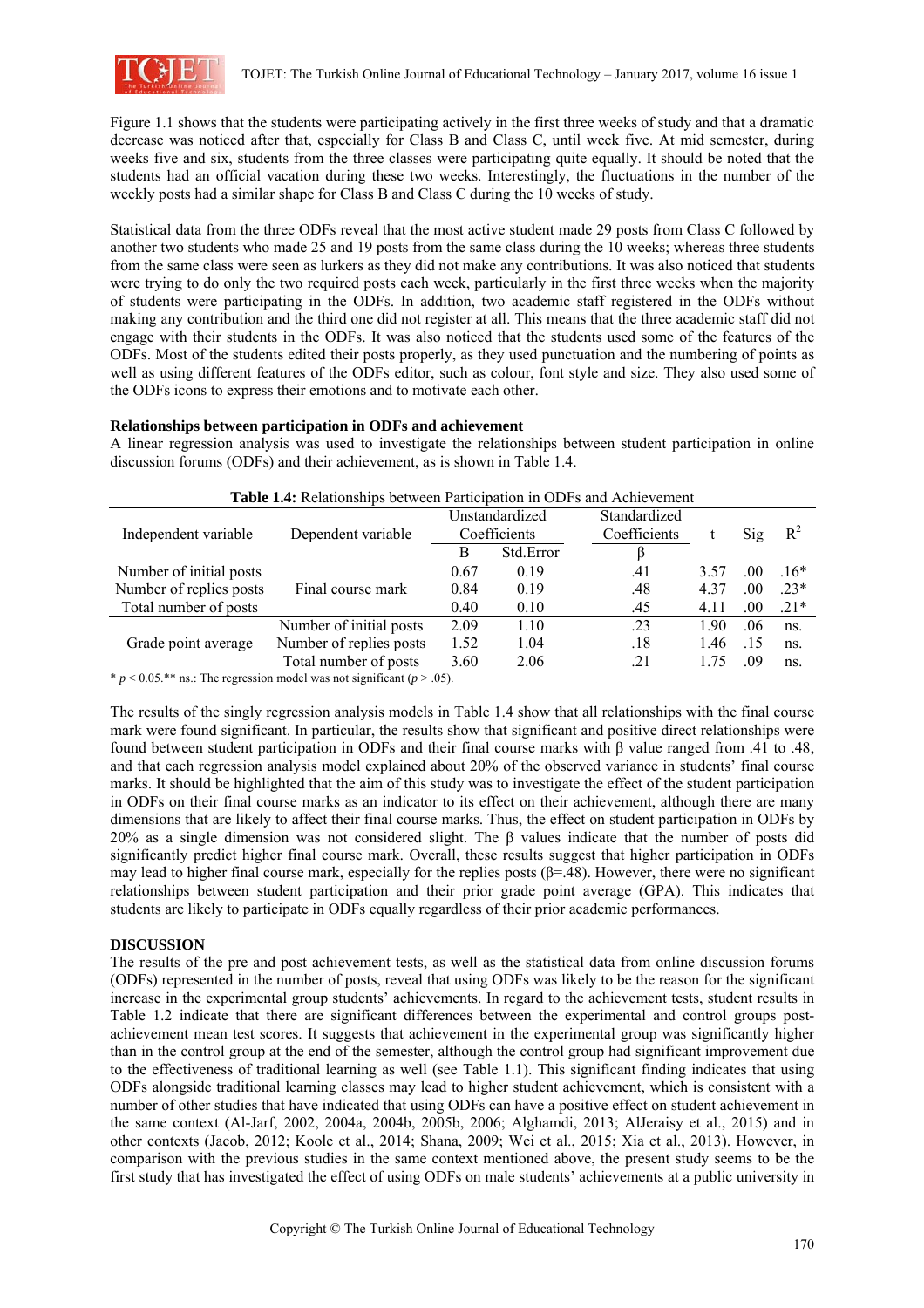

the Western Region area of the country. Additionally, it appears to be the first study that has applied the use of ODFs for Arabic courses within the Faculty of Education. More importantly, the majority of previous research in the same context utilised ODFs within different platforms of learning management systems, such as Blackboard and Moodle, in which other tools within these systems may have had a potential impact on the positive results that were found. In contrast, students in the present study utilised public ODFs that had been designed for this purpose and there were no other tools available to them. There were also no announcements about the blended learning course or to motivate students to participate in ODFs. In other words, although the utilised ODFs in the present study may lack formality because they were not part of the official learning management systems within the university's system, they yielded a positive effect on student achievement which is likely to be genuinely attributable to the utilisation of ODFs.

In regard to the number of posts and achievement levels, the results in Table 1.4 show there were no significant relationships between the student participation in ODFs and their prior grade point average (GPA). This does not only indicate that good students are more likely to participate actively in ODFs, but an equal participation is suggested. This finding is consistent with the work of Pena-Shaff et al. (2005), who found that ODFs "allowed all students the same opportunity to participate and communicate their thoughts" (p. 418). However, it contrasts with the work of He (2012), who found that students with previously above average academic performance were more likely to participate actively in ODFs. Although student academic performance was not reported in He's study (2012), the results of the present study show that the majority of students had very good GPAs, so that the meagre variation in their GPA values in general was likely to be the reason for the lack of significant relationships with their participation level, or it might be that students were participating equally in ODFs regardless of their prior academic performance.

However, there were significant and positive relationships between student participation in ODFs and their final course mark (see Table 1.4). The results of the regression analysis models in Table 1.4 show significant and direct positive relationships between student participation in ODFs and their final course mark, indicating that higher participation in ODFs is likely to lead students to achieve a higher final course mark. This finding is consistent with some of the previous research that has found that the number of posts is positively correlated with the final course mark. While similar relationships were found in the same context (AlJeraisy et al., 2015) and elsewhere (Carceller et al., 2013, 2015; Koole et al., 2014; Palmer & Holt, 2010; Palmer et al., 2008), the findings of Song and McNary (2011) suggested no correlation between the number of posts and students' final course mark. Moreover, mixed relationships were found in the same context (Alghamdi, 2013) and elsewhere (Hartnett, 2012).

These mixed findings of previous studies indicate a complex relationship between student participation in ODFs and their final course mark that is sensitive to contextual dimensions. It can be argued that the lack of any significant relationship in Song and McNary's study was due to the implementation of ODFs in "a graduate level course and there was little variation in students' grades" (Song & McNary, 2011, p. 12). While it seems that the majority of previous studies and the present study have found this association with undergraduate courses. Similarly, Bye, Smith, and Rallis (2009) confirmed that using ODFs with graduate courses did not result in better course grades. Students in this study were all undergraduates, in which they are likely to study more courses than postgraduates, which in turn is likely to make their grades more varied. The mixed relationships found in Alghamdi's study (2013) were likely to be attributed to the unofficial assessment and the lack of time, but student participation in the present study was voluntary and the lack of time appeared to be a serious issue for them. The majority of them were participating in the evening as observed in the statistical data in ODFs which might be due high student commitments. Students in the present study also had similar instructional design in the traditional and blended courses, but using different instructional design in the internet-based courses was likely to be the potential reason behind the inconsistent relationships in Hartnett's study (2012). In other words, it appears that the relationship between student participation in ODFs and their final course mark is correlational, depending on contextual dimensions.

Consequently, it is not possible to definitively conclude that participation in ODFs leads to significantly higher achievement. The findings of the present study provides some evidence to support this assertion, but it is likely that the students would have achieved satisfactory final course marks regardless of whether ODFs were utilised in this study. However, there are many possible reasons for the significant findings found in the present study, as follows. The social interaction and the collaborative nature in ODFs environments were likely to be a possible reason for the significantly increased achievement levels of the experimental group students. Students in the present study had no prior online educational experience which demonstrated that using ODFs in educational contexts was a new experience. This may be due to the prevalence of traditional pedagogical practises in this particular university, confirming the assertion of traditionalism of pedagogical practises in the Saudi universities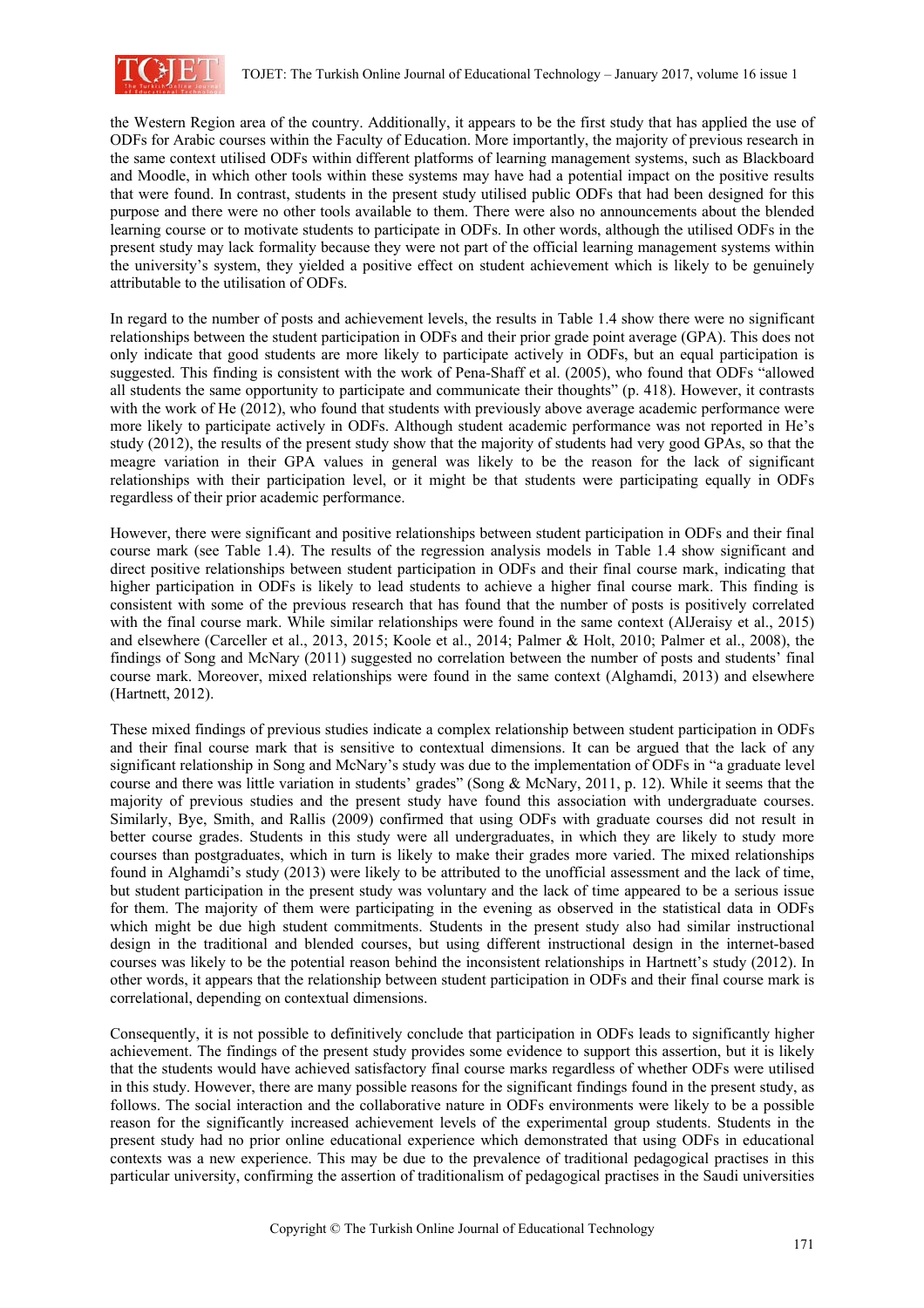

by previous research (e.g., Al-Zahrani, 2015; Alebaikan & Troudi, 2010; Colbran & Al-Ghreimil, 2013; Hamdan, 2014b). In other words, a lecture-based classroom seems to be the main teaching method used by academic staff that is likely to lack social interaction and collaboration between the students. In contrast, Saudi students have been found to prefer to work collaboratively and appreciate their peers' advice to improve their learning, and that collectivism has a significant positive influence on their perception of learning (Alamri et al., 2014). Thus, engaging in ODFs was likely to be a great opportunity for students to improve their learning in a new learning experience that was a blended learning course, and in turn this perhaps helped them to understand the course more thoroughly and, ultimately, to achieve higher grades. This finding is consistent with previous research in the same context that has indicated that the social interaction and the collaborative nature of ODFs has a positive effect on students' learning (Al-Ibrahim & Al-Khalifa, 2014; Alamri et al., 2014; AlJeraisy et al., 2015; Ismail et al., 2013).

In practice, although the submission of the two weekly posts in the ODFs was an individual task, the completion of the tasks was based on the collaboration arrangement between the students, which may also have encouraged them to interact more socially. For the first task, students were required to submit different initial posts, so they had to read all others' posts and then participate in the ODFs. In the second task, they were required to comment on their peers' posts. In other words, they could not complete the tasks individually, especially the second one and for later posting students in case of the first task, without depending on their peers' contribution. In other words, intentionally and unintentionally, all students worked collaboratively and socially.

One possible reason for this was likely to have been the active learning in blended learning courses. Although the experimental and control group students used the same textbooks and were exposed to the same content and instruction in the traditional and blended courses by the same academic staff, the experimental group students had another way of dealing with content. Students were engaged in different forms of learning, traditional learning in class and participating in ODFs, which in turn possibly lead them to more active learning. This is supported by the work of Carceller et al. (2013, 2015), who found that students' participation was significantly correlated to students' achievement in blended learning environments more than in fully online learning. This means that engaging students in different forms of learning is likely to lead to a better achievement (Shana, 2009). Using ODFs in blended learning courses "can be engaging learning activities" (Salter & Conneely, 2015, p. 18) and, therefore, can engage students in active learning (Holmes et al., 2015). In the same context, AlMahamoud and Elebiary (2013) found that students' higher achievement is most likely to be "impacted by the more active classroom teaching approach utilized in the blended course format" (p. 4658), and that blended learning contexts can make students active (AlJeraisy et al., 2015; Hamdan, 2014a). A number of studies in the same context also indicated that students' achievement was found to be better in blended learning environments over traditional learning environments, and even over the e-learning environments (e.g., Al-Qahtani & Higgins, 2013; AlMahamoud & Elebiary, 2013; Alseweed, 2013; Riad, Saadat, & Badawy, 2013). These indicators to the benefits of active learning in blended learning environments are likely to be a justifiable reason for the significantly higher achievement of the experimental group students over their counterparts in the present study.

## **LIMITATION AND FUTURE DIRECTIONS**

The scope of this study was limited to undergraduate students at a single university due to the accessibility and time issues. In addition, the high workload prevented the academic staff in the present study to engage with the students in the online discussion. Accordingly, academic staff involvement in ODFs clearly needs to be investigated, not only because that did not happen in the present study and apparently in previous studies in the Saudi higher education context, but also due to the crucial role they play in ODFs (Al-Fahad, 2010; AlJeraisy et al., 2015; An, Shin, & Lim, 2009; Andresen, 2009; Hew & Cheung, 2010; Pena-Shaff et al., 2005; Sebastianelli, Swift, & Tamimi, 2015; Swan, 2001). Additionally, it seems that there is more to student engagement in ODFs than simply their participation. That is the quality of participation in ODFs. Naranjo, Onrubia, and Segués (2012) have argued that participation "is a necessary but not a sufficient condition for maintaining high-quality contributions throughout the discussion" (p. 282). Student participation can vary widely from very shallow postings to deeply reflective postings on the topics under discussion (Warren, 2008). The quality of student participation in ODFs is well documented (see e.g. Akyol & Garrison, 2011; Hew & Cheung, 2010; Linjawi, Walmsley, & Hill, 2012; Lloyd, 2011; Naranjo et al., 2012), but it seems that there is a scarcity of studies on this area in the Saudi higher education context. Thus, further studies to investigate the quality of student participation in ODFs are required within the Saudi higher education context. Finally, the assessment issue was not considered as it is beyond the scope of this study. Students' participations were relatively low (see Table 1.3) which might be due to the voluntary bases of participation. The importance of assessing student participation in ODFs in the Saudi higher education context is well recognised (Al-Ibrahim & Al-Khalifa, 2014; Al-Ismaiel, 2013; Al-Jarf, 2005a, 2005b; Alghamdi, 2013; Alkhalaf, Nguyen, Nguyen, & Drew, 2011, 2013). Thus, further research is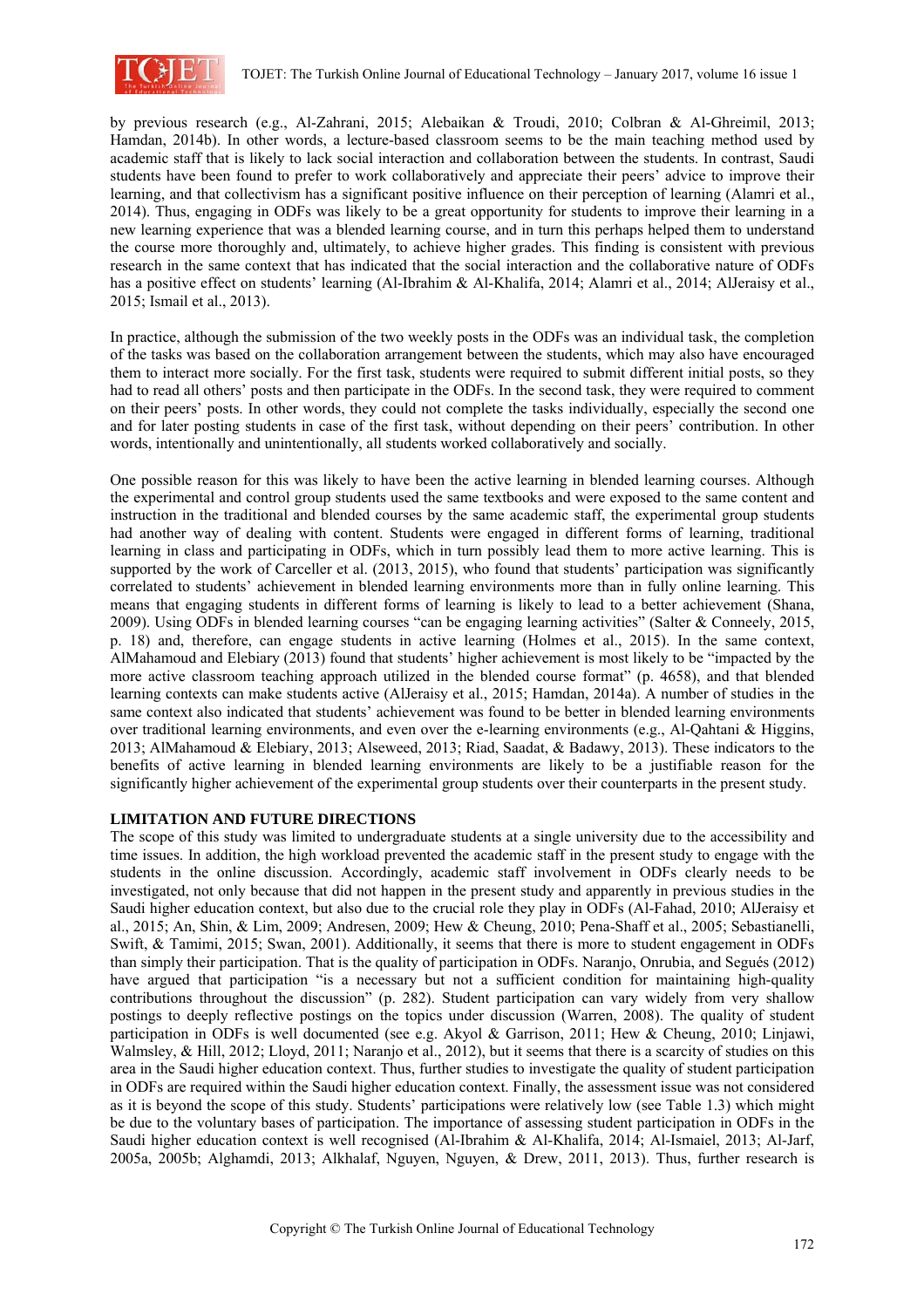

needed in order to explore the influence of both the voluntary and assessed bases of student participation in ODFs.

## **CONCLUSION**

The findings of the achievement tests and the quantitative data of student participation in ODFs suggest that using ODFs to enhance traditional learning may contribute to students' achievement, particularly when students are engaged in ODFs effectively and efficiently. This is possibly because using ODFs can allow students to participate equally, work socially and collaboratively, and engage in active learning. However, contextual dimensions need to be given a great deal of attention, because they can play a key role in determining the effect of using ODFs on students' achievement (Hartnett, 2012).

#### **ACKNOWLEDGEMENT**

This study was funded by the Ministry of Higher Education in Saudi Arabia. The author would like to thank the study participants who kindly and voluntarily agreed to participate in this study; especially those academic staff and students who were involved in the experiment.

## **REFERENCES**

- Akyol, Z., & Garrison, R. (2011). Understanding cognitive presence in an online and blended community of inquiry: Assessing outcomes and processes for deep approaches to learning. *British Journal of Educational Technology, 42*(2), 233-250.
- Al-Fahad, F. N. (2010). The learners' satisfaction toward online e-learning implemented in the college of applied studies and community service, King Saud University, Saudi Arabia: Can e-learning replace the conventional system of education? *Turkish Online Journal of Distance Education, 11*(2), 61-72.
- Al-Ibrahim, A., & Al-Khalifa, H. S. (2014, November). *Observing online discussions in educational social networks: A case study.* Paper presented at the International Conference on Web and Open Access to Learning, Dubai, United Arab Emirates.
- Al-Ismaiel, O. A. (2013). *Collaborative blended learning with higher education students in an Arabic context.* Unpublished doctoral dissertation, University of Wollongong, Wollongong, New South Wales, Australia.
- Al-Jarf, R. S. (2002, June). *Effect of online learning on struggling ESL college writers.* Paper presented at the 23rd National Educational Computing Conference, San Antonio, Texas, United States.
- Al-Jarf, R. S. (2004a, November). *Differential effects of online instruction on a variety of EFL courses.* Paper presented at the 3rd Annual Meeting of the Asia Association of Computer Assisted Language Learning (AsiaCALL), Penang, Malaysia.
- Al-Jarf, R. S. (2004b). The effects of web-based learning on struggling EFL college writers. *Foreign Language Annals, 37*(1), 49-57.
- Al-Jarf, R. S. (2005a, November). *Connecting students across universities in Saudi Arabia.* Paper presented at the Annual Meeting of the Asia Association of Computer Assisted Language Learning (AsiaCALL), Gyeongju, South Korea.
- Al-Jarf, R. S. (2005b). The effects of online grammar instruction on low proficiency EFL college students' achievement. *The Asian EFL Journal Quarterly, 7*(4), 166-190.
- Al-Jarf, R. S. (2006, August). *Impact of online instruction on EFL students' cultural awareness.* Paper presented at the APETAU Conference, Amman, Jordan.
- Al-Qahtani, A. A., & Higgins, S. E. (2013). Effects of traditional, blended and e-learning on students' achievement in higher education. *Journal of Computer Assisted Learning, 29*(3), 220-234.
- Al-Zahrani, A. M. (2015). Challenges and obstacles to the effective integration of technology: A qualitative investigation of the policymakers perspective in Saudi pre-service teacher education. *Saudi Journal of Educational Technology Research, 1*(1), 1-12.
- Alamri, A. S., Cristea, A. I., & Al-Zaidi, M. S. (2014, July). *Saudi Arabian cultural factors and personalised elearning.* Paper presented at the 6th International Conference on Education and New Learning Technologies, Barcelona, Spain.
- Alebaikan, R. (2010). *Perceptions of blended learning in Saudi universities.* Unpublished doctoral dissertation, University of Exeter, Exeter, England, United Kingdom.
- Alebaikan, R., & Troudi, S. (2010). Blended learning in Saudi universities: Challenges and perspectives. *Research in Learning Technology, 18*(1), 49-59.
- Alghamdi, A. (2013). Pedagogical implications of using discussion board to improve student learning in higher education. *Higher Education Studies, 3*(5), 68-80.
- Alharbi, S., & Drew, S. (2014). Using the technology acceptance model in understanding academics' behavioural intention to use learning management systems. *International Journal of Advanced Computer Science and Applications, 5*(1), 143-155.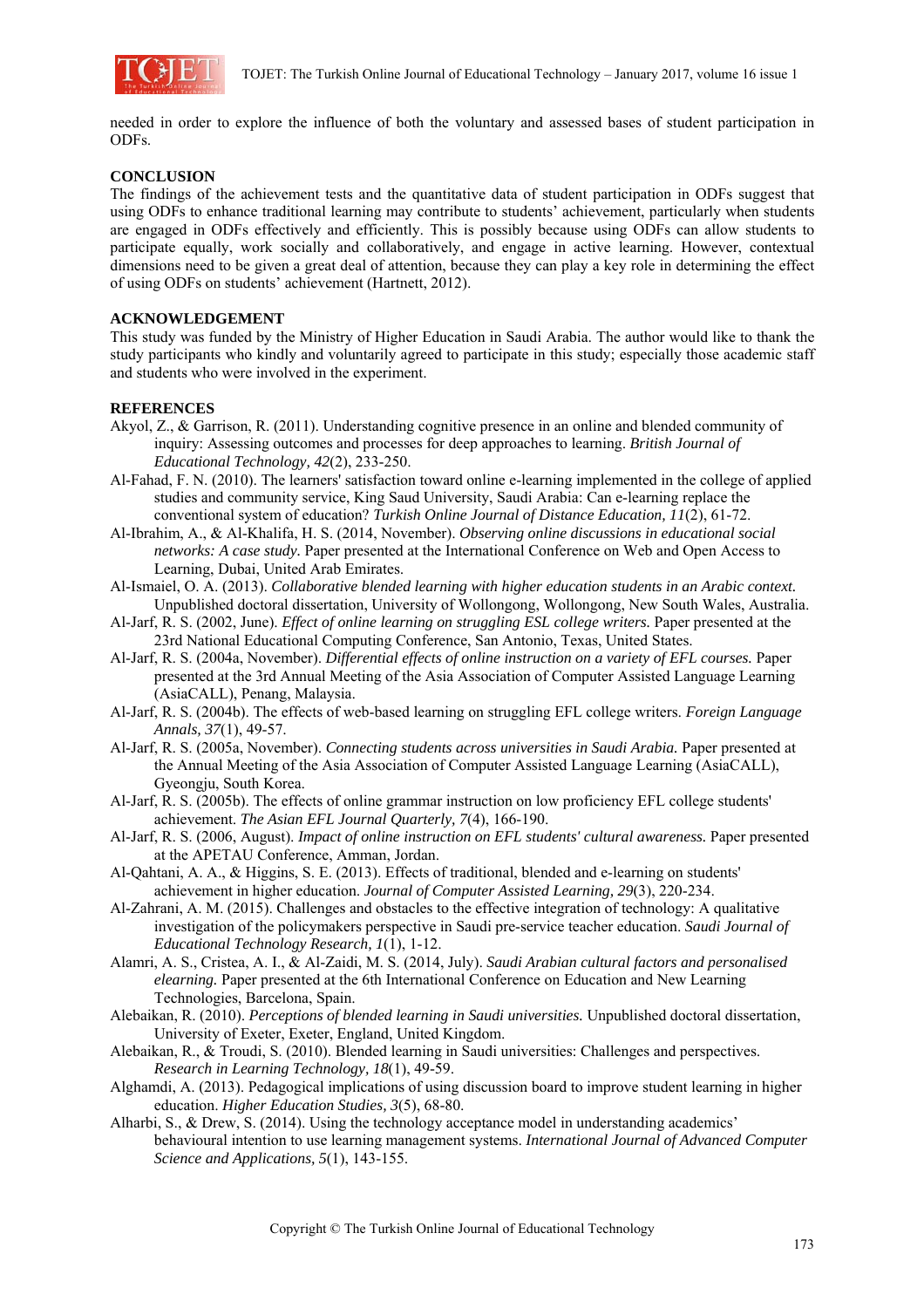

- AlJeraisy, M. N., Mohammad, H., Fayyoumi, A., & Alrashideh, W. (2015). Web 2.0 in education: The impact of discussion board on student performance and satisfaction. *The Turkish Online Journal of Educational Technology, 14*(2), 247-259.
- Alkhalaf, S., Nguyen, J., Nguyen, A., & Drew, S. (2011, December). *The potential role of collaborative learning in enhancing e-learning systems: Evidence from Saudi Arabia.* Paper presented at the Australasian Society for Computers in Learning in Tertiary Education Conference: Changing Demands, Changing Directions, Hobart, Tasmania, Australia.
- Alkhalaf, S., Nguyen, J., Nguyen, A., & Drew, S. (2013). Online learner satisfaction and collaborative learning evidence from Saudi Arabia. *International Journal of Information and Communication Technology Education, 9*(2), 66-78.
- AlMahamoud, S., & Elebiary, H. (2013, March). *Students outcomes & satisfaction in classical & blended courses: Comparison study.* Paper presented at the Society for Information Technology & Teacher Education International Conference, New Orleans, Louisiana, United States.
- Alseweed, M. A. (2013). Students' achievement and attitudes toward using traditional learning, blended learning, and virtual classes learning in teaching and learning at the university level. *Studies in Literature and Language, 6*(1), 65-73.
- An, H., Shin, S., & Lim, K. (2009). The effects of different instructor facilitation approaches on students' interactions during asynchronous online discussions. *Computers & Education, 53*(3), 749-760.
- Andresen, M. A. (2009). Asynchronous discussion forums: Success factors, outcomes, assessments, and limitations. *Educational Technology & Society, 12*(1), 249-257.
- Baker, D. L. (2011). Designing and orchestrating online discussions. *MERLOT Journal of Online Learning and Teaching, 7*(3), 401-4011.
- Birch, D., & Volkov, M. (2007). Assessment of online reflections: Engaging English second language (ESL) students. *Australasian Journal of Educational Technology, 23*(3), 291-306.
- Blackmon, S. J. (2012). Outcomes of chat and discussion board use in online learning: A research synthesis. Journal of Educators Online, 9(2). Retrieved September 8, 2015, from http://www.thejeo.com/Archives/Volume9Number2/BlackmonPaper.pdf
- Buckley, F. (2011). Online discussion forums. *European Political Science, 10*(3), 402-415.
- Bye, L., Smith, S., & Rallis, H. (2009). Reflection using an online discussion forum: Impact on student learning and satisfaction. *Social Work Education, 28*(8), 841-855.
- Canal, L., Ghislandi, P., & Micciolo, R. (2015). Pattern of accesses over time in an online asynchronous forum and academic achievements. *British Journal of Educational Technology, 46*(3), 619-628.
- Carceller, C., Dawson, S., & Lockyer, L. (2013). Improving academic outcomes: Does participating in online discussion forums payoff. *International Journal of Technology Enhanced Learning, 5*(2), 117-132.
- Carceller, C., Dawson, S., & Lockyer, L. (2015). Social capital from online discussion forums: Differences between online and blended modes of delivery. *Australasian Journal of Educational Technology, 31*(2), 150-163.
- Chang, C.-K., Chen, G.-D., & Hsu, C.-K. (2011). Providing adequate interactions in online discussion forums using few teaching assistants. *The Turkish Online Journal of Educational Technology, 10*(3), 193-202.
- Cheung, W. S., Hew, K. F., & Ling Ng, C. S. (2008). Toward an understanding of why students contribute in asynchronous online discussions. *Journal of Educational Computing Research, 38*(1), 29-50.
- Colbran, S., & Al-Ghreimil, N. (2013). The role of information technology in supporting quality teaching and learning. In L. Smith & A. Abouammoh (Eds.), *Higher education in Saudi Arabia: Achievements, challenges and opportunities* (pp. 73-82). Dordrecht, Netherlands, Europe: Springer.
- Creswell, J. W. (2012). *Educational research planning, conducting and evaluating quantitative and qualitative research* (4th ed.). Boston: Pearson.
- Edelstein, S., & Edwards, J. (2002). If you build it, they will come: Building learning communities through threaded discussions. Online Journal of Distance Learning Administration, V(I). Retrieved September 8, 2015, from http://www.westga.edu/~distance/ojdla/spring51/edelstein51.html
- Field, A. P. (2009). *Discovering statistics using SPSS* (3rd ed.). London: Sage.
- Hamdan, A. (2014a, October). *Faculty members' perceptions of online learning in Saudi Arabia: The case for more professional development support.* Paper presented at the European Conference on e-Learning, Copenhagen, Denmark.
- Hamdan, A. (2014b). The reciprocal and correlative relationship between learning culture and online education: A case from Saudi Arabia. *International Review of Research in Open & Distance Learning, 15*(1), 309- 336.
- Hartnett, M. (2012). Relationships between online motivation, participation, and achievement: More complex than you might think. *Journal of Open, Flexible, and Distance Learning, 16*(1), 28-41.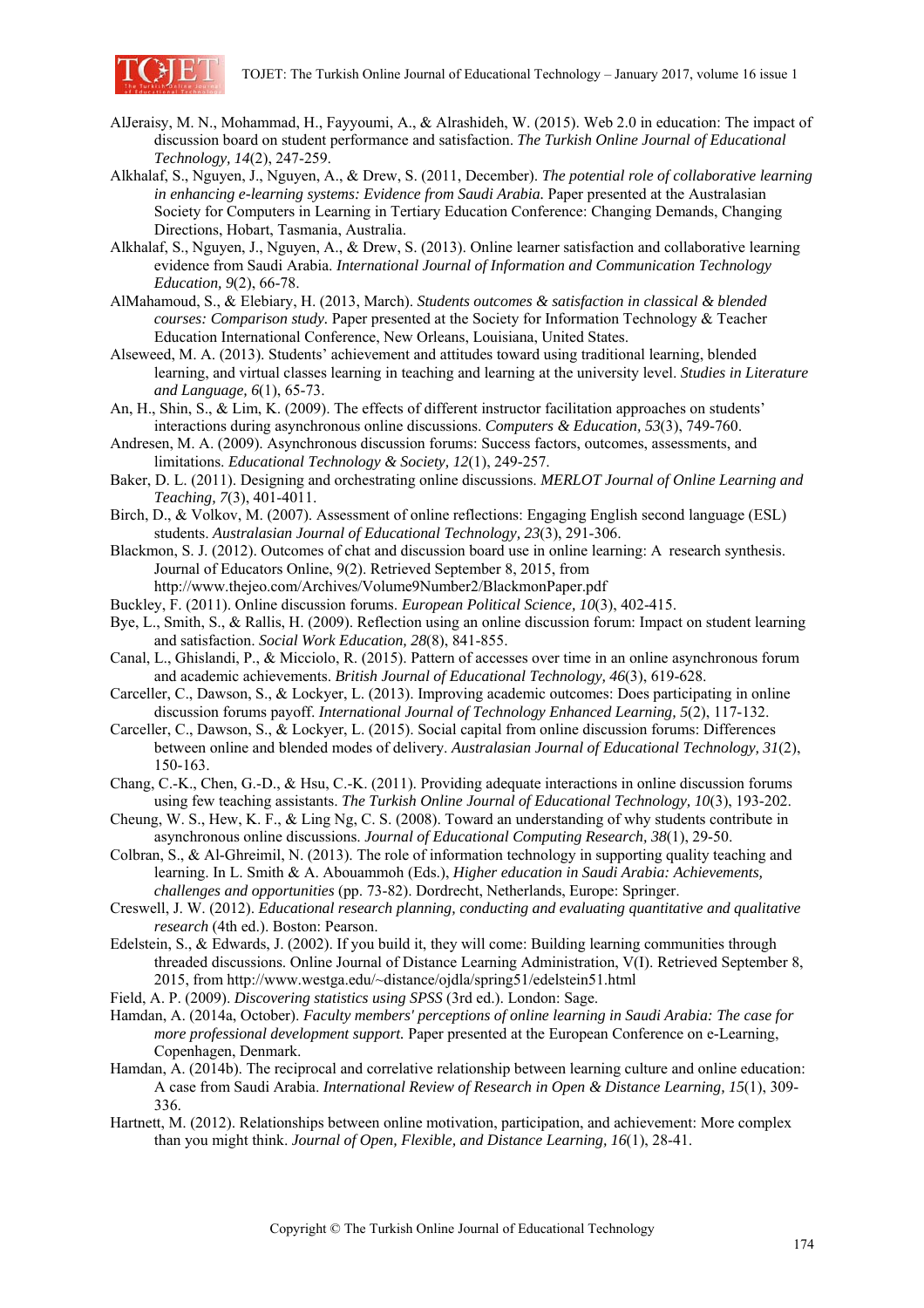

- He, P. (2012, April). *Evaluating students online discussion performance by using social network analysis.* Paper presented at the 9th International Conference on Information Technology- New Generations, Las Vegas, Nevada, United States.
- Hew, K. F., & Cheung, W. S. (2010). Possible factors influencing Asian students' degree of participation in peerfacilitated online discussion forums: A case study. *Asia Pacific Journal of Education, 30*(1), 85-104.
- Holmes, M., Tracy, E., Painter, L., Oestreich, T., & Park, H. (2015). Moving from flipcharts to the flipped classroom: Using technology driven teaching methods to promote active learning in foundation and advanced masters social work courses. *Clinical Social Work Journal, 43*(2), 215-224.
- Ismail, A. O., Mahmood, A. K., & Babiker, A. E. (2013). Computer labs: Training undergraduate students on an online lab by using asynchronous discussion forum as an online learning tool. *International Journal of Scientific and Engineering Research, 4*(11), 1109-1114.
- Jacob, S. M. (2012). Mathematical achievement and critical thinking skills in asynchronous discussion forums. *Procedia - Social and Behavioral Sciences, 31*, 800-804.
- Johnson, B., & Christensen, L. (2014). *Educational research: Quantitative, qualitative, and mixed approaches* (5th ed.). Thousand Oaks, CA: Sage.
- Jordan, K. (2011). Do beginning teachers know how to participate and interact in online discussion? Outcomes from a Victorian case study. *Australasian Journal of Educational Technology, 27*(7), 1247-1262.
- Kleinman, S. (2005). Strategies for encouraging active learning, interaction, and academic integrity in online courses. *Communication Teacher, 19*(1), 13-18.
- Knowlton, D. S. (2005). A taxonomy of learning through asynchronous discussion. *Journal of Interactive Learning Research, 16*(2), 155-177.
- Koole, S., Vervaeke, S., Cosyn, J., & De Bruyn, H. (2014). Exploring the relation between online case-based discussions and learning outcomes in dental education. *Journal of Dental Education, 78*(11), 1552-1557.
- Lee, L. (2009). Scaffolding collaborative exchanges between expert and novice language teachers in threaded discussions. *Foreign Language Annals, 42*(2), 212-228.
- Linjawi, A. I., Walmsley, A. D., & Hill, K. B. (2012). Online discussion boards in dental education: Potential and challenges. *European Journal of Dental Education, 16*(1), 3-9.
- Lloyd, M. (2011). A tale of six fish: Achieving social presence through discussion forums in an offline learning environment. *Journal of Learning Design, 4*(2), 39-51.
- Mayan, O., Sheard, J., & Carbone, A. (2014, January). *Understanding Saudi Arabian students' engagement in elearning 2.0 in Australian higher education.* Paper presented at the 37th Australasian Computer Science Conference, Auckland, New Zealand.
- McNamara, J., & Burton, K. (2009). Assessment of online discussion forums for law students. *Journal of University Teaching & Learning Practice, 6*(2), 1-14.
- Nandi, D., Hamilton, M., & Harland, J. (2012). Evaluating the quality of interaction in asynchronous discussion forums in fully online courses. *Distance Education, 33*(1), 5-30.
- Naranjo, M., Onrubia, J., & Segués, M. T. (2012). Participation and cognitive quality profiles in an online discussion forum. *British Journal of Educational Technology, 43*(2), 282-294.
- Palmer, S., & Holt, D. (2010). Online discussion in engineering education: Student responses and learning outcomes. In L. Shedletsky & J. E. Aitken (Eds.), *Cases on online discussion and interaction: Experiences and outcomes* (pp. 105-122). Hershey, PA: IGI Global.
- Palmer, S., Holt, D., & Bray, S. (2008). Does the discussion help? The impact of a formally assessed online discussion on final student results. *British Journal of Educational Technology, 39*(5), 847-858.
- Pena-Shaff, J., Altman, W., & Stephenson, H. (2005). Asynchronous online discussions as a tool for learning: Students' attitudes, expectations, and perceptions. *Journal of Interactive Learning Research, 16*(4), 409- 430.
- Riad, N. A., Saadat, M. F. M., & Badawy, A. I. (2013). Effect of blended learning approach on student nurses' attitudes and academic achievement. *Journal of Education and Practice, 4*(24), 152-159.
- Salter, N. P., & Conneely, M. R. (2015). Structured and unstructured discussion forums as tools for student engagement. *Computers in Human Behavior, 46*, 18-25.
- Sebastianelli, R., Swift, C., & Tamimi, N. (2015). Factors affecting perceived learning, satisfaction, and quality in the online MBA: A structural equation modeling approach. *Journal of Education for Business, 90*(6), 296-305.
- Shana, Z. (2009). Learning with technology: Using discussion forums to augment a traditional-style class. *Journal of Educational Technology & Society, 12*(3), 214-228.
- Song, L., & McNary, S. W. (2011). Understanding students' online interaction: Analysis of discussion board postings. *Journal of Interactive Online Learning, 10*(1), 1-14.
- Swan, K. (2001). Virtual interactivity: Design factors affecting student satisfaction and perceived learning in asynchronous online courses. *Distance Education, 22*(2), 306-331.